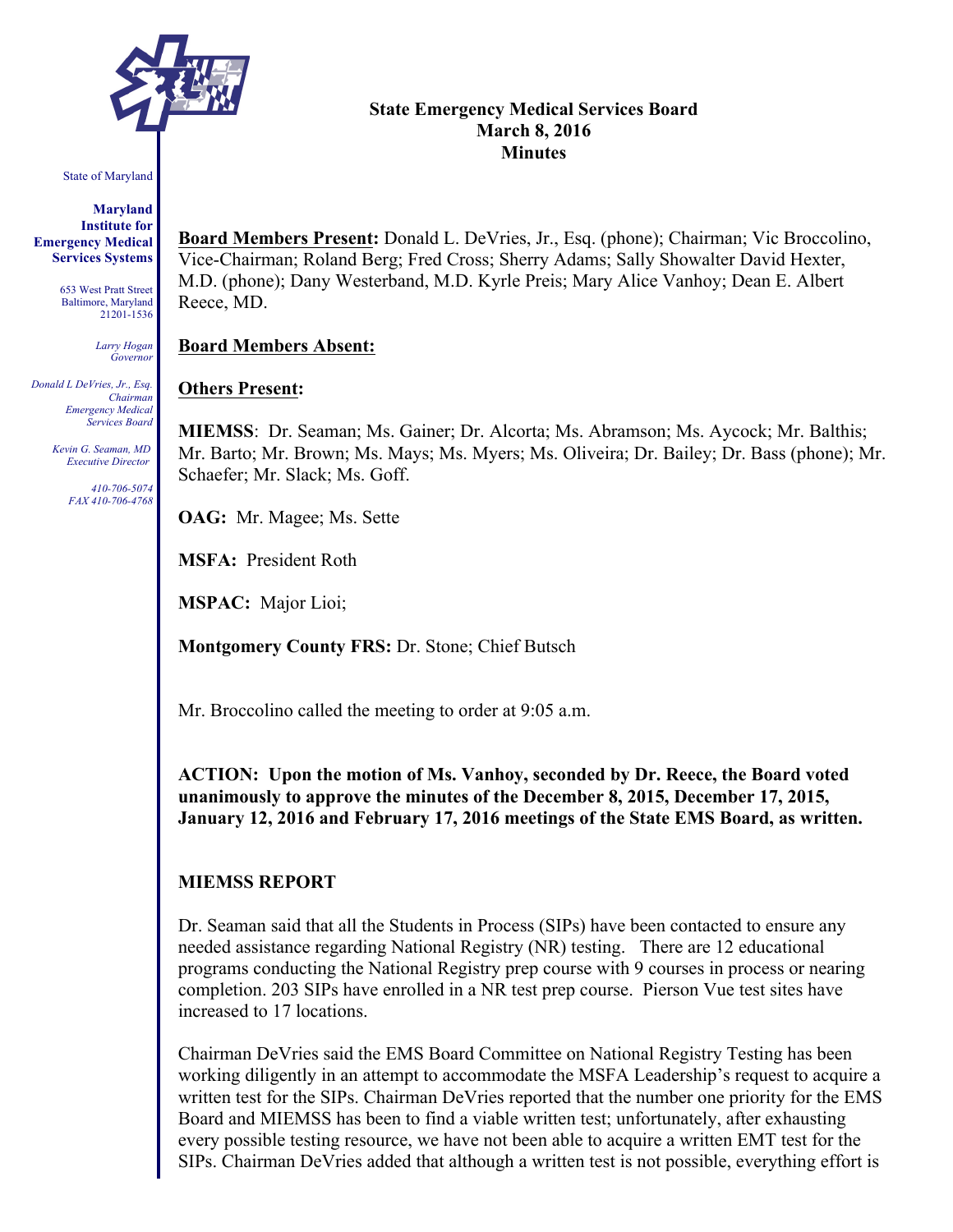being made to assist the SIPs with acquiring positive EMT testing outcome.

Dr. Seaman gave an overview of the outreach to the alternative testing entities, other states EMS programs and test generation companies and said unfortunately nothing fit the needs of the Maryland for a written EMT test. Ms. Gainer added that a detailed report on these efforts was included in the EMS Board member packets. Chairman DeVries added that although the inability to acquire a written test for the SIPs was very disappointing, the EMS Board Committee on National Registry Testing would be meeting in the near future to assure every other effort is being made to assist the students in process.

President Roth said he also was disappointed in the written test outcome and asked for the current numbers of SIPs and the possibility of an extension to the two year expiration date for completing the EMT course and the NR testing. Mr. Roth said that Director Edwards had previously mentioned the possibility of collaboratively generating an EMT written test and asked if this is still feasible. Chairman DeVries said that every effort is being made to get National Registry to extend the two year limitation on testing.

Dr. Bass said that the possibility of an EMR to EMT Bridge could satisfy the 2year limitation that currently exists between completion of the EMT course taken by the SIPs and National Registry testing.

President Roth asked the Montgomery County FRS representatives to explain why EMR is not a good alternative. Chief Butsch said Montgomery County FRS is a dual role, crossed trained jurisdiction supplying fire suppression and EMS; there are very few EMS only providers. Minimum staffing on any ambulance is two EMTs with a preference of firefighter/EMTs. An EMR or EMT student can ride as a third person on the ambulance. Any discussions regarding changes to the current minimum staffing policies in Montgomery County would not benefit the current SIPs who received EMR because the lengthy process of consultation and negotiation with many stakeholders would be involved. Chief Butsch said Montgomery County FRS has thousands of providers with their own training academy and he did not believe that minimum staffing to include an EMR would be considered. It would add a third track to the training academy requiring additional staffing .

A discussion on different county legislations and jurisdictional policies regarding EMS ensued.

Chairman DeVries said this topic would be discussed at the next EMS Board Committee on National Registry testing.

Dr. Stone, Montgomery County FRS' medical director, said that Montgomery County FRS has just been approved as a Pearson VUE "internal only" testing center. One of the issues regarding NR testing was test site availability; this internal testing center may clear some of the 113 SIPs in Montgomery.

Ms. Gainer said she would like to advocate for Montgomery County FRS to open their testing center to other EMT student candidates in Maryland. Dr. Stone said the request would be taken back to the academy leadership for consideration. Chief Butsch said there are logistical barriers due to Fire/EMS and police use the same area for computer training; the cost of proctoring test will also be a consideration.

Chief Preis said that the Baltimore County Fire Department training academy noticed that students in a recent EMR course were struggling with the content contained in  $13<sup>th</sup>$  Edition of the Brady EMT textbook provided by MFRI. He said this textbook does not contain the most current (2015) EMT standards. Baltimore County FRA purchased the Jones Bartlett Learning (JBL) online product, which professes a 97% first time pass rate for EMT students who utilize their textbook and online learning system. He said that after 4 weeks of use along with the Brady text, 16 of the 18 students passed the NR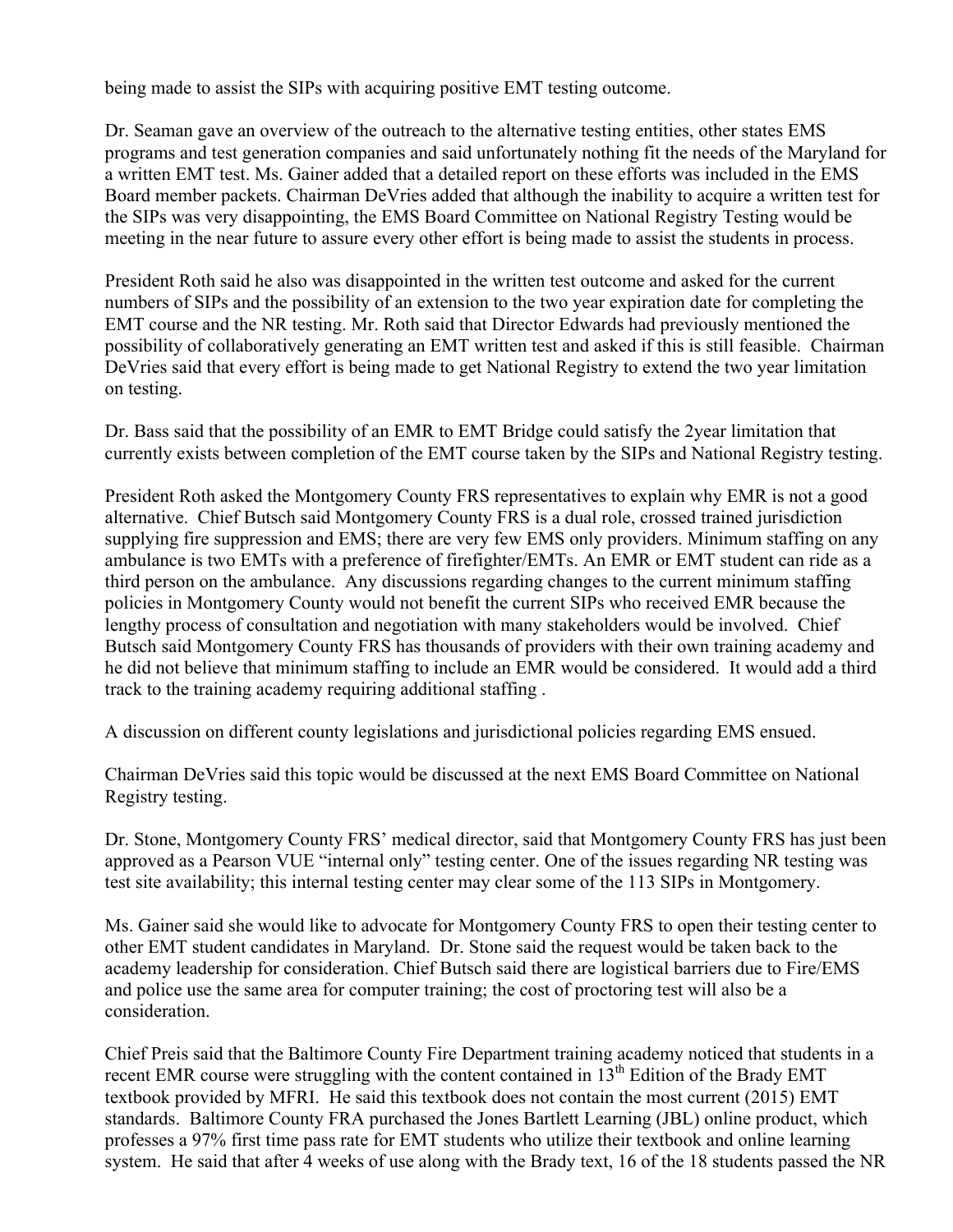EMR on the first attempt, with 2 students passing on the second attempt. Baltimore County has committed to purchasing the JBL text books and FISDAP online computer adaptive exam, which closely mirrors the National Registry test, for the 2016 summer accelerated EMT course for approximately 30 students. Chief Preis added that the JBL online test questions were a valuable tool that assisted the EMR students.

President Roth recommended scheduled group testing after each course to keep students from waiting too long to test.

# **MSFA:** President Roth

President Roth gave an overview of some of the Bills currently being discussed in the legislature and said that HB 19 (Sprinkler Bill) had not been cross-filed and hopefully will not be heard. He added that the MSFA has two demonstration trailers that contain a side by side video of a burn in identical rooms one with and one without residential sprinklers; there are currently seven scheduled demonstrations throughout the state.

President Roth said that the MSFA Convention is scheduled for June 18 – 24, 2016 at the Ocean City Convention Center and everyone is most welcome to attend.

President Roth added that the MSFA will be holding their first Cancer Awareness/Support Walk to support Firefighters/EMS and their families on May 22, 2016 in Annapolis. Walkers pay \$25 in advance entry fee or \$30 day of the walk entry fee.

President Roth thanked everyone who supported the Polar Bear Plunge.

# **Legislative Update**: Ms. Gainer

EMSOF: Ms. Gainer said that a few days prior to the EMSOF hearings the Legislative Analyst's report was released indicating the EMSOF will only be solvent through 2019. When the fee increase was obtained several years ago, the viability projections indicated solvency through 2022. The report projects lower revenues from the vehicle registration surcharge and higher maintenance and fuel costs for the MSP helicopters. Planning for next steps will begin soon.

Dean Reece said with the increased tax base in Maryland, inquiries should be made regarding the basis for the decrease in projected vehicle registrations. Ms. Abramson said she plans to speak with the MVA to ascertain their reasoning for the projected reduction.

# **SEMSAC**

ePCR Workgroup: Chairman Berg said the SEMSAC ePCR Workgroup submitted a draft report with recommendations for alleviating barriers and issues surrounding patient care handoffs and documentation. After reviewing the report and recommendations, SEMSAC members sent it back to committee to discuss regulation revisions to mandate at the bedside electronic patient care reporting within 24 months, work with MIEMSS IT to investigate costs for the option of an auto-fax or auto-print from eMEDS® to a secured printer/fax at the hospital and develop an action plan for implementation.

MIH Workgroup: Chairman Berg said that a copy of the phase #1 SEMSAC Mobile Integrated Health Working Group Draft Summary Report was distributed at SEMESAC for review and is included in the EMS Board packet. He said this is a very comprehensive report and asked the EMS Board members to review and submit suggested changes.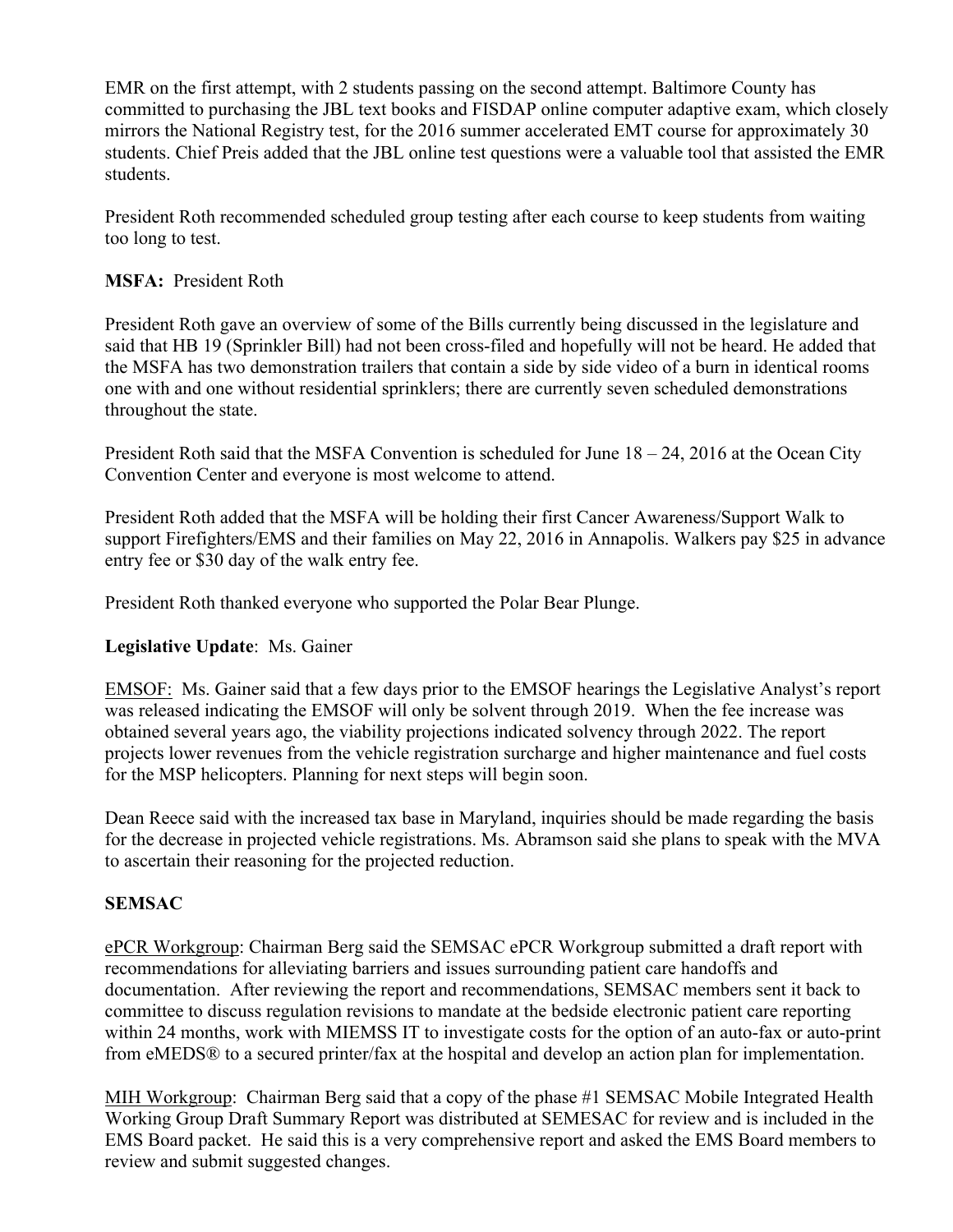Minimum Equipment Standards Workgroup: The workgroup is on hiatus until after the legislative session and will be regrouping in May 2016.

Chairman Berg said that Dr. Alcorta presented the proposed Montgomery County Alternate Destination protocol for review.

**MSPAC:** Major Lioi said in addition to the increase in maintenance and fuel costs for the AW139, increased personnel costs (added employees, collective bargaining and raises) also added to the Aviation Command's increased costs within the EMSOF.

Dr. Reece said these additional costs for helicopter maintenance and fuel should have been anticipated and projected when purchasing the new helicopters. Major Lioi said they should have been considered and anticipated, but MSPAC has been for warning of the increases for the last two budget cycles.

Major Lioi said the Flight Training Device (FTD) remains under construction. Pre-delivery inspection is tentatively scheduled for May 2016 with delivery tentatively scheduled for July 2016. MSPAC has contacted the FAA in order to begin the process to apply for certification of the FTD once operational. The Department of General Services has awarded the contract for construction on the building to house the FTD. Contract approval is on the Board of Public Works agenda for March 23, 2016 and the notice to proceed is anticipated to be issued on April 1, 2016.

Major Lioi added that the Request for Proposals for master services agreements for heavy maintenance on the AW-139 airframes have been submitted to the Department of Budget and Management (DBM). MSP will meet with DBM staff on March 21, 2016 to reconcile proposed recommended changes by **DBM** 

Major Lioi reported that MSPAC advised the Department of Legislative Services analyst that MSP could absorb any incurred training costs through December 2016 if the installation of the FTD is delayed.

A discussion regarding Localizer Performance with Vertical Guidance (LPV) ensued. Major Lioi said that the LPV would be beneficial with patient transport eventually; but, the current priority for MSPAC is an operational FTD.

# **OLD BUSINESS**

None

# **NEW BUSINESS**

# Alternate Destination Protocol – INFORMATION

A paper copy of the proposed pilot protocol, including a list of the receiving facilities, was distributed. Dr. Alcorta gave an overview of the proposed pilot protocol for alternate destination for patients transported by EMS to alleviate the disproportionate share of staff and financial resources providing non-urgent care to patients in Emergency Departments. He said that Montgomery County Fire and Rescue Service proposed a three month pilot protocol, which has been approved by the Protocol Review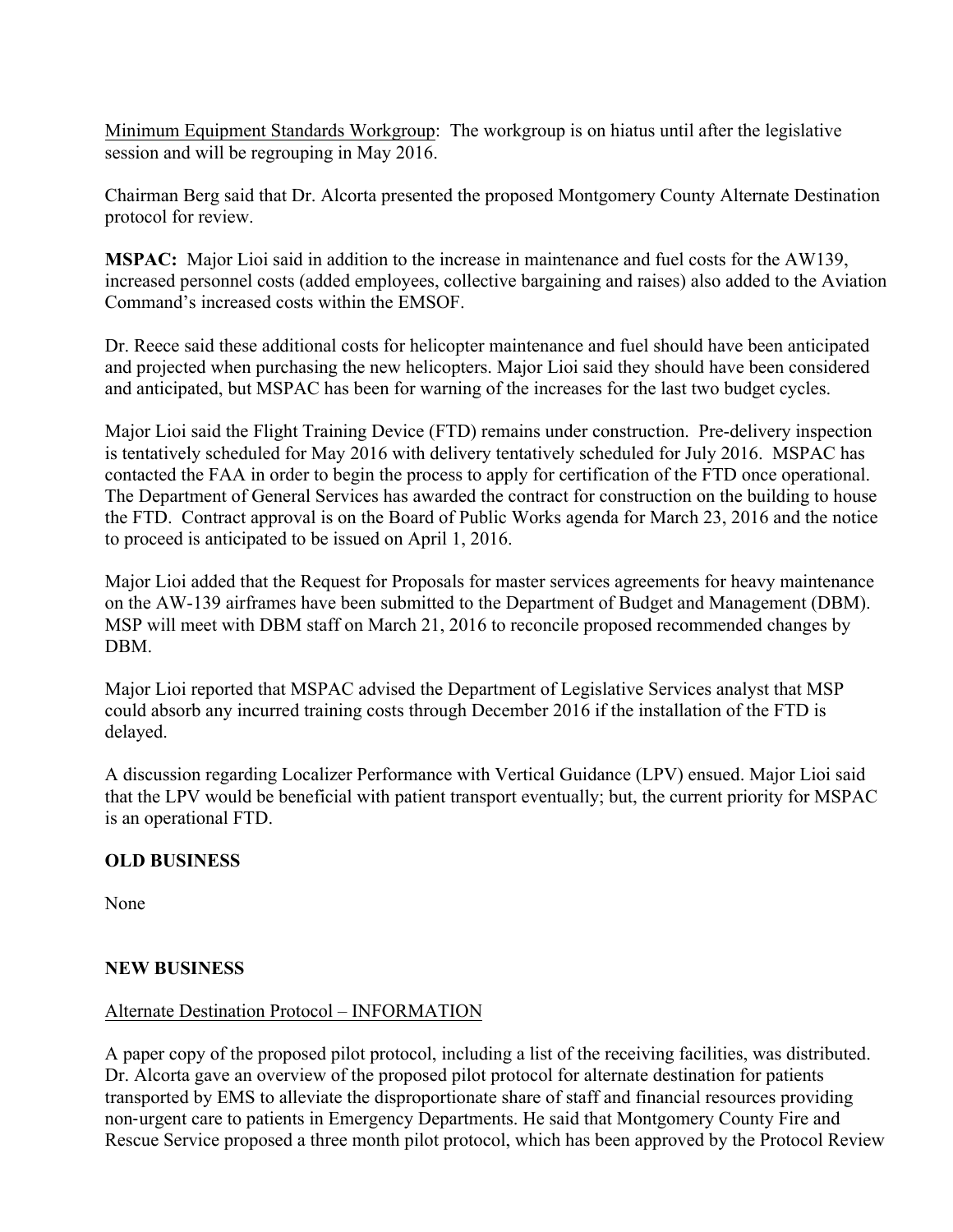Committee and agreed upon by the local hospital. There is an option to extend the protocol if deemed safe and appropriate.

Dr. Alcorta said the proposed protocol would consist of certain low acuity priority 3 patients, who match the protocol criteria and are within the geographic bounds and available hours of the pilot, who would be offered transportation to an alternative receiving facility. The receiving facility will be chosen based on the medical needs of the patient, the corresponding capabilities of the receiving facility, and the insurance status of the patient. Dr. Alcorta stressed that this is a voluntary program for patients between the ages of 18 and 60; patients can decline being sent to an alternative destination. Montgomery County EMS cannot bill when taking a patient to an alternate destination.

Dr. Roger Stone, Montgomery County Fire and Rescue Service's medical director, will review all alternative destination patients and submit a monthly report to the Office of the Medical Director at MIEMSS.

Mr. Broccolino commended Chief Butsch and Dr. Stone for moving this concept forward. Dr. Alcorta clarified that if a patient's health deteriorates, a call will be placed to 911 and the patient will then be transferred to the appropriate ED.

Dr. Alcorta said one of the concerns with the proposal is that the urgent care centers that would serve as the alternative destination sites are not regulated.

Dr. Stone said for the purpose of the pilot and in order to maintain good quality control, the pilot is limited to the Silver Spring area. There will be a designated EMT and a BLS ambulance sent to the patient by dispatch.

A discussion regarding transports to an alternate destination and then re-transported to an emergency center, the difference in services at the alternate destinations and the content of the consent form ensued.

Dr. Alcorta said if anyone has concerns or comments regarding the pilot protocol, please email him at ralcorta@miemss.org prior to the next meeting.

# **Upon the motion of Dr. Reece, seconded by Ms. Vanhoy, the Board voted unanimously to adjourn to closed session.**

The purpose of the closed session was to carry out administrative functions under State Government Article §10-502 (b), to obtain legal advice from counsel under State Government Article § 10-508 (a) 7), and to discuss certain site reviews and maintain certain records and information in confidence as required by Health Occupations Article §14-506 (b) under State Government Article § 10-508 (a) (13).

# **In Closed Session:**

**Board Members Present:** Donald L. DeVries, Jr., Esq. (phone); Chairman; Vic Broccolino, Vice-Chairman; Roland Berg; Fred Cross; Sherry Adams; Sally Showalter David Hexter, M.D. (phone); Dany Westerband, M.D. Kyrle Preis; Mary Alice Vanhoy; Dean E. Albert Reece, MD.

# **Board Members Absent:**